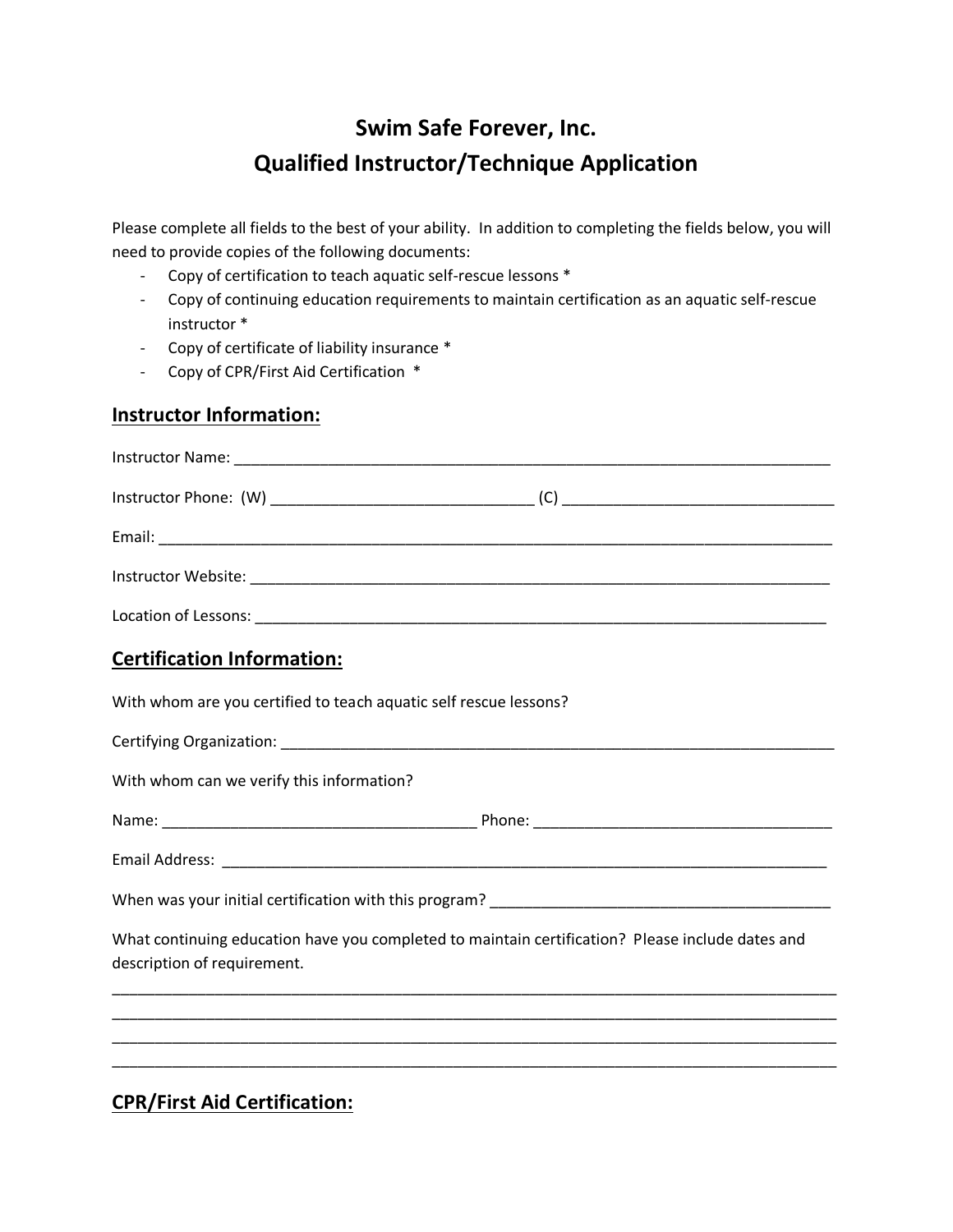| <b>Liability Insurance:</b> |  |  |
|-----------------------------|--|--|
|                             |  |  |
|                             |  |  |
|                             |  |  |

#### **Program Description:**

Please provide a description of your program including number of days per week an individual student will attend, length of lessons, ages of students, number of students in a lesson, skills taught, and safety standards followed. This should provide a thorough overview of your program. If you need additional space, feel free to attach an extra sheet to cover this area thoroughly.

\_\_\_\_\_\_\_\_\_\_\_\_\_\_\_\_\_\_\_\_\_\_\_\_\_\_\_\_\_\_\_\_\_\_\_\_\_\_\_\_\_\_\_\_\_\_\_\_\_\_\_\_\_\_\_\_\_\_\_\_\_\_\_\_\_\_\_\_\_\_\_\_\_\_\_\_\_\_\_\_\_\_\_\_\_ \_\_\_\_\_\_\_\_\_\_\_\_\_\_\_\_\_\_\_\_\_\_\_\_\_\_\_\_\_\_\_\_\_\_\_\_\_\_\_\_\_\_\_\_\_\_\_\_\_\_\_\_\_\_\_\_\_\_\_\_\_\_\_\_\_\_\_\_\_\_\_\_\_\_\_\_\_\_\_\_\_\_\_\_\_



# **Program Effectiveness:**

Approximately how many students have you taught self-rescue skills? \_\_\_\_\_\_\_\_\_\_\_\_\_\_\_\_\_\_\_\_\_\_\_\_\_\_

How many of your students have successfully used self-rescue skills in an aquatic emergency? \_\_\_\_\_\_

\_\_\_\_\_\_\_\_\_\_\_\_\_\_\_\_\_\_\_\_\_\_\_\_\_\_\_\_\_\_\_\_\_\_\_\_\_\_\_\_\_\_\_\_\_\_\_\_\_\_\_\_\_\_\_\_\_\_\_\_\_\_\_\_\_\_\_\_\_\_\_\_\_\_\_\_\_\_\_\_\_\_\_\_\_ \_\_\_\_\_\_\_\_\_\_\_\_\_\_\_\_\_\_\_\_\_\_\_\_\_\_\_\_\_\_\_\_\_\_\_\_\_\_\_\_\_\_\_\_\_\_\_\_\_\_\_\_\_\_\_\_\_\_\_\_\_\_\_\_\_\_\_\_\_\_\_\_\_\_\_\_\_\_\_\_\_\_\_\_\_ \_\_\_\_\_\_\_\_\_\_\_\_\_\_\_\_\_\_\_\_\_\_\_\_\_\_\_\_\_\_\_\_\_\_\_\_\_\_\_\_\_\_\_\_\_\_\_\_\_\_\_\_\_\_\_\_\_\_\_\_\_\_\_\_\_\_\_\_\_\_\_\_\_\_\_\_\_\_\_\_\_\_\_\_\_ \_\_\_\_\_\_\_\_\_\_\_\_\_\_\_\_\_\_\_\_\_\_\_\_\_\_\_\_\_\_\_\_\_\_\_\_\_\_\_\_\_\_\_\_\_\_\_\_\_\_\_\_\_\_\_\_\_\_\_\_\_\_\_\_\_\_\_\_\_\_\_\_\_\_\_\_\_\_\_\_\_\_\_\_\_

Do you have any parent testimonials to address the efficacy of your program? If so, please attach.

### **Lesson Fees:**

Please explain your standard lesson fees including special discounts you provide: